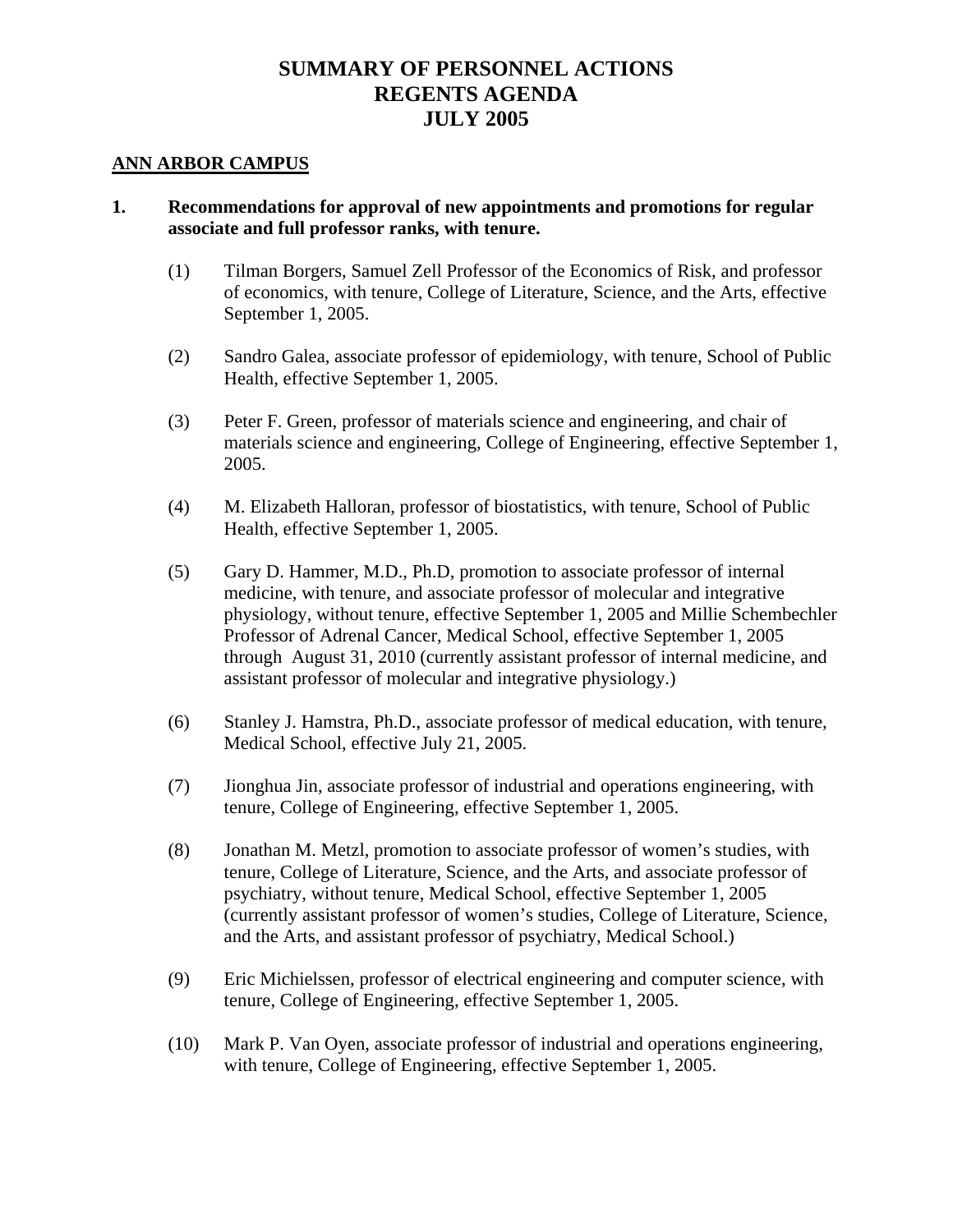#### **ANN ARBOR CAMPUS**

## **1. Recommendations for approval of new appointments and promotions for regular associate and full professor ranks, with tenure.**

- (11) Gregory Poggi, professor of theatre and drama, with tenure, effective September 1, 2005, and chair, Department of Theatre and Drama, School of Music, effective September 1, 2005 through June 30, 2010.
- (12) Lutegarde Raskin, professor of civil and environmental engineering, with tenure, College of Engineering, effective September 1, 2005.
- (13) Scott J. Shapiro, professor of law, with tenure, Law School, and professor of philosophy, without tenure, College of Literature, Science, and the Arts, effective September 1, 2005.
- (14) Jonathan Sheehan, associate professor of history, with tenure, College of Literature, Science, and the Arts, effective September 1, 2005.
- (15) Jeffrey A. Smith, professor of economics, with tenure, College of Literature, Science, and the Arts, effective September 1, 2005.

## **2. Recommendations for approval of new appointments and promotions for regular associate and full professor ranks, without tenure.**

- (1) Eric J. Hill, professor of practice in architecture, without tenure, A. Alfred Taubman College of Architecture and Urban Planning, effective January 1, 2006 through December 31, 2010.
- (2) Robert L. Hurst, associate professor of music (jazz studies), without tenure, School of Music, effective September 1, 2005 through May 31, 2009.
- (3) Christopher Leinberger, professor of practice in urban planning, without tenure, A. Alfred Taubman College of Architecture and Urban Planning, effective September 1, 2005 through May 31, 2008.
- (4) Virgil Moorefield, associate professor of music (performing arts technology), without tenure, School of Music, effective September 1, 2005 through May 31, 2009.
- (5) Peter Osler, associate professor of practice in architecture, without tenure, A. Alfred Taubman College of Architecture and Urban Planning, effective September 1, 2005 through May 31, 2009.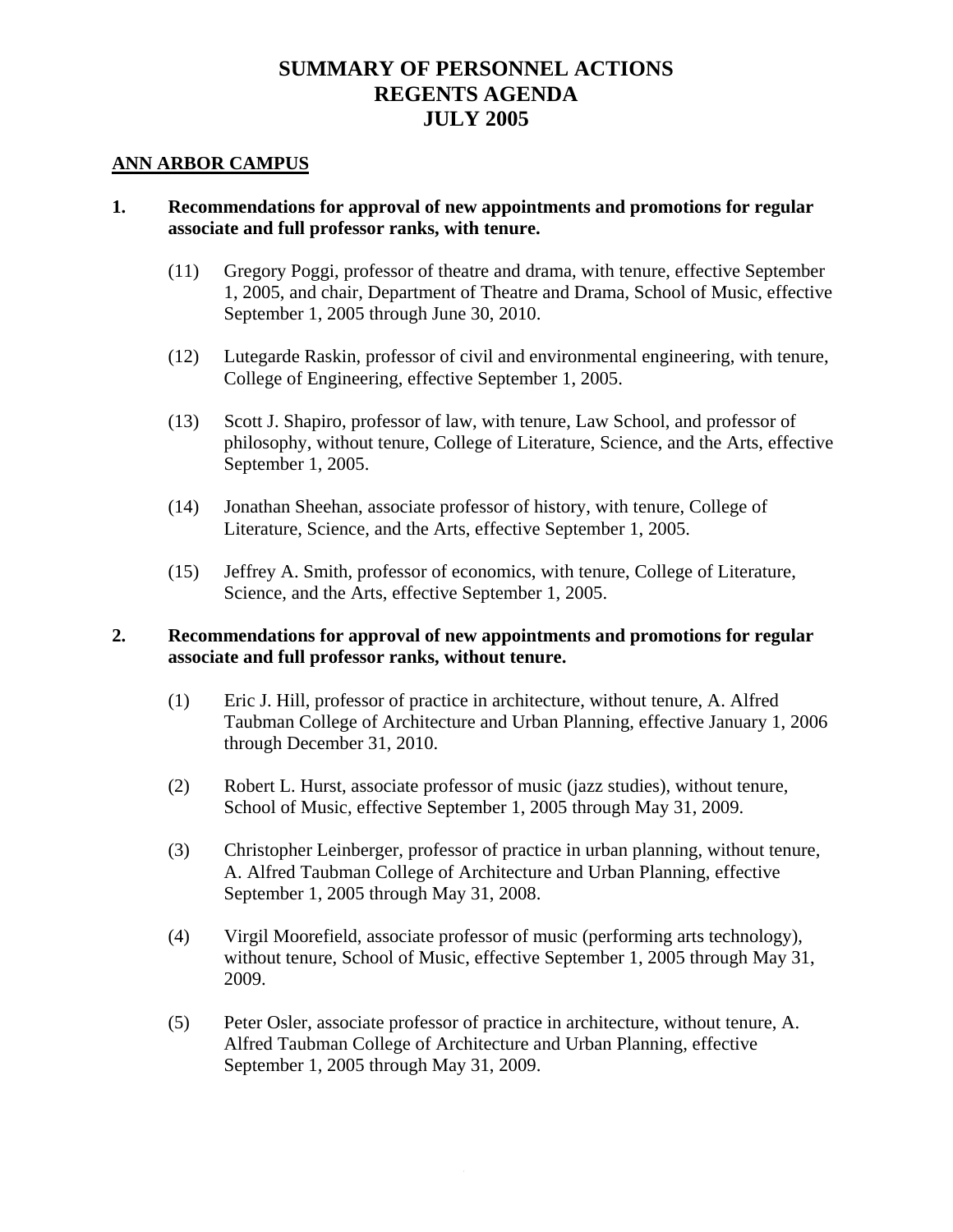#### **ANN ARBOR CAMPUS**

### **3. Recommendations for approval of reappointments of regular instructional staff and selected administrative staff.**

- (1) David H. Baum, change in title and reappointment to assistant dean for student affairs, Law School, effective September 1, 2005 through August 31, 2008 (currently assistant dean of students.)
- (2) Darrell A. Campbell, Jr., M.D., chief of staff for clinical affairs, University of Michigan Hospitals and Health Centers, effective July 1, 2005 through June 30, 2008 (also professor of surgery, with tenure.)
- (3) Steven P. Croley, associate dean for academic affairs, Law School, effective August 1, 2005 through July 31, 2007 (also professor of law, with tenure.)
- (4) Virginia B. Gordan, assistant dean for international programs, Law School, effective September 1, 2005 through August 31, 2008.
- (5) Amy S. Harris, director, Exhibit Museum, College of Literature, Science, and the Arts, effective September 1, 2005 through August 31, 2008.
- (6) June M. Howard, associate dean for interdisciplinary initiatives, Horace H. Rackham School of Graduate Studies, effective September 1, 2005 through December 31, 2005 (also professor of English language and literature, American culture and women's studies, with tenure, College of Literature, Science, and the Arts.)
- (7) Charlotte H. Johnson, change in title and reappointment to assistant dean for student affairs, Law School, effective September 1, 2005 through August 31, 2008 (currently assistant dean of students.)
- (8) Steven L. Kunkel, associate dean for biological sciences and life sciences initiatives, Horace H. Rackham School of Graduate Studies, effective August 1, 2005 through July 31, 2006 (also interim dean, Horace H. Rackham School of Graduate Studies, pathology research endowed professor, and professor of pathology, with tenure, Medical School.)
- (9) Marilyn S. Lantz, BA, DMD, MSD, Ph.D., associate dean for academic affairs, School of Dentistry, effective July 1, 2005 through June 30, 2010 (also professor of dentistry, with tenure.)
- (10) Rita Loch-Caruso, interim chair, Department of Environmental Health Sciences, School of Public Health, effective July 1, 2005 through August 31, 2005 (also professor of toxicology, with tenure.)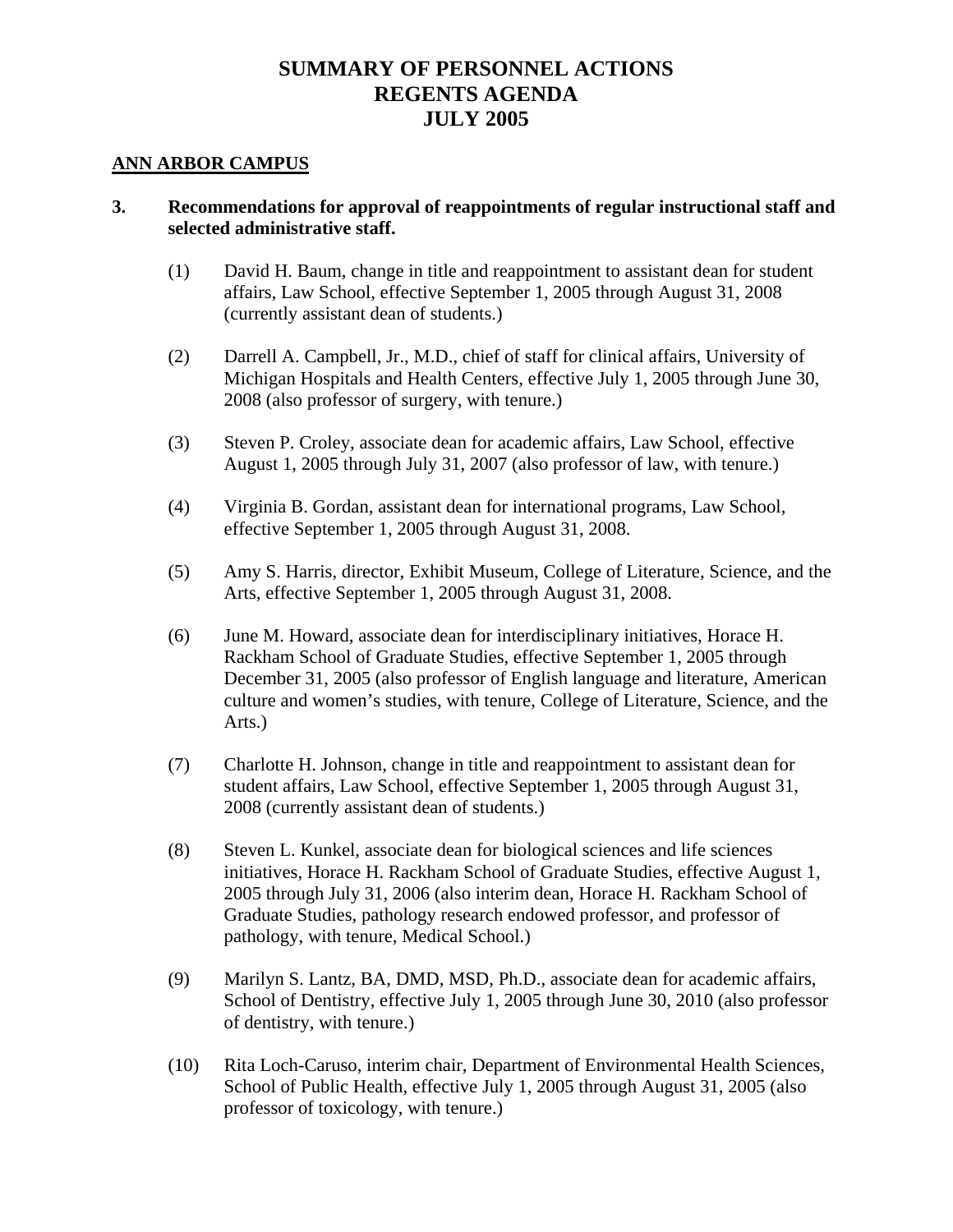#### **ANN ARBOR CAMPUS**

### **3. Recommendations for approval of reappointments of regular instructional staff and selected administrative staff.**

- (11) Esrold A. Nurse, assistant dean for student academic affairs, College of Literature, Science, and the Arts, effective September 1, 2005 through August 31, 2010.
- (12) Alan R. Saltiel, director of the life sciences institute, Office of the Provost and Executive Vice President for Academic Affairs, effective September 1, 2005 (also John Jacob Abel Collegiate Professor in the Life Sciences, Life Sciences Institute, professor of internal medicine, with tenure, and professor of molecular and integrative physiology, without tenure, Medical School.)
- (13) Jean Wineman, associate dean for research, A. Alfred Taubman College of Architecture and Urban Planning, effective July 1, 2005 through June 30, 2008 (also professor of architecture, with tenure, and academic program chair.)

## **4. Recommendations for approval of joint appointments or transfers of regular associate or full professors and selected administrative staff.**

- (1) M. Melissa Gross, associate professor of art and design, without tenure, School of Art and Design, effective September 1, 2005 (also associate professor of kinesiology, with tenure, Division of Kinesiology.)
- (2) Paula M. Lantz, chair, Department of Health Management and Policy, School of Public Health, effective July 1, 2005 through June 30, 2008 (also associate professor of health management and policy, with tenure.)
- (3) Edith A. Parker, associate dean for academic affairs, School of Public Health, effective July 1, 2005 through June 30, 2008 (also associate professor of health behavior and health education, with tenure.)
- (4) Tobin Siebers, professor of art and design, without tenure, School of Art and Design, effective September 1, 2005 (also Vernon Louis Parrington Collegiate Professor of Literary and Cultural Criticism, professor of English, with tenure, and director, Comparative Literature Program, College of Literature, Science, and the Arts.)
- (5) Carla M. Sinopoli, director, Museum of Anthropology, College of Literature, Science, and the Arts, effective September 1, 2005 through June 30, 2008 (also professor of anthropology, with tenure, and curator, Museum of Anthropology.)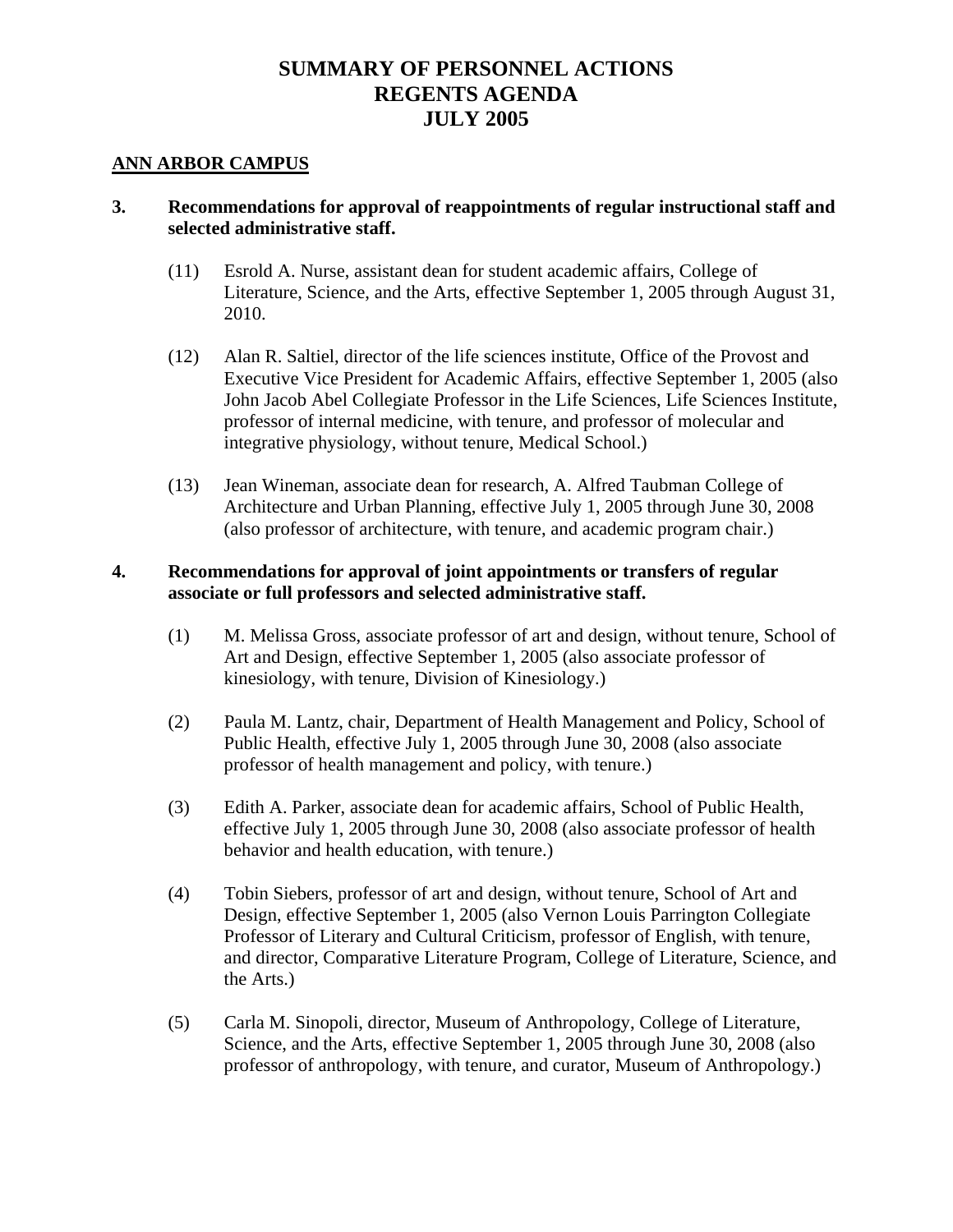#### **ANN ARBOR CAMPUS**

## **4. Recommendations for approval of joint appointments or transfers of regular associate or full professors and selected administrative staff.**

- (6) Dean G. Smith, senior associate dean for administration, School of Public Health, effective July 1, 2005 through June 30, 2008 (also professor of health management and policy, with tenure.)
- (7) Kendall L. Walton, professor of art and design, without tenure, School of Art and Design, effective September 1, 2005 (also Charles L. Stevenson Collegiate Professor of Philosophy, and professor of philosophy, with tenure, College of Literature, Science, and the Arts.)
- (8) Margaret S. Wooldridge, associate professor of aerospace engineering, without tenure, College of Engineering, effective September 1, 2005 through May 31, 2008 (also associate professor of mechanical engineering, with tenure.)
- (9) Michaela T. Zint, associate professor of education, without tenure, School of Education, effective September 1, 2005 (also associate professor of natural resources and environment, with tenure, School of Natural Resources and Environment.)

### **5. Recommendations for approval of leaves of absence for regular instructional staff and selected academic administrative staff.**

- (1) Juan Carlos Hallak, leave of absence beyond one year, effective September 1, 2006 through May 31, 2007 (assistant professor of economics, College of Literature, Science, and the Arts.)
- (2) Mattias Jonsson, leave of absence beyond one year, effective September 1, 2005 through May 31, 2006 (assistant professor of mathematics, College of Literature, Science, and the Arts.)
- (3) Gary R. Saxonhouse, leave of absence beyond one year, effective September 1, 2005 through May 31, 2006 (professor of economics, with tenure, College of Literature, Science, and the Arts.)
- (4) Arthur Mfw. Verhoogt, leave of absence beyond one year, effective January 1, 2006 through May 31, 2006 (associate professor of papyrology and Greek, with tenure, College of Literature, Science, and the Arts.)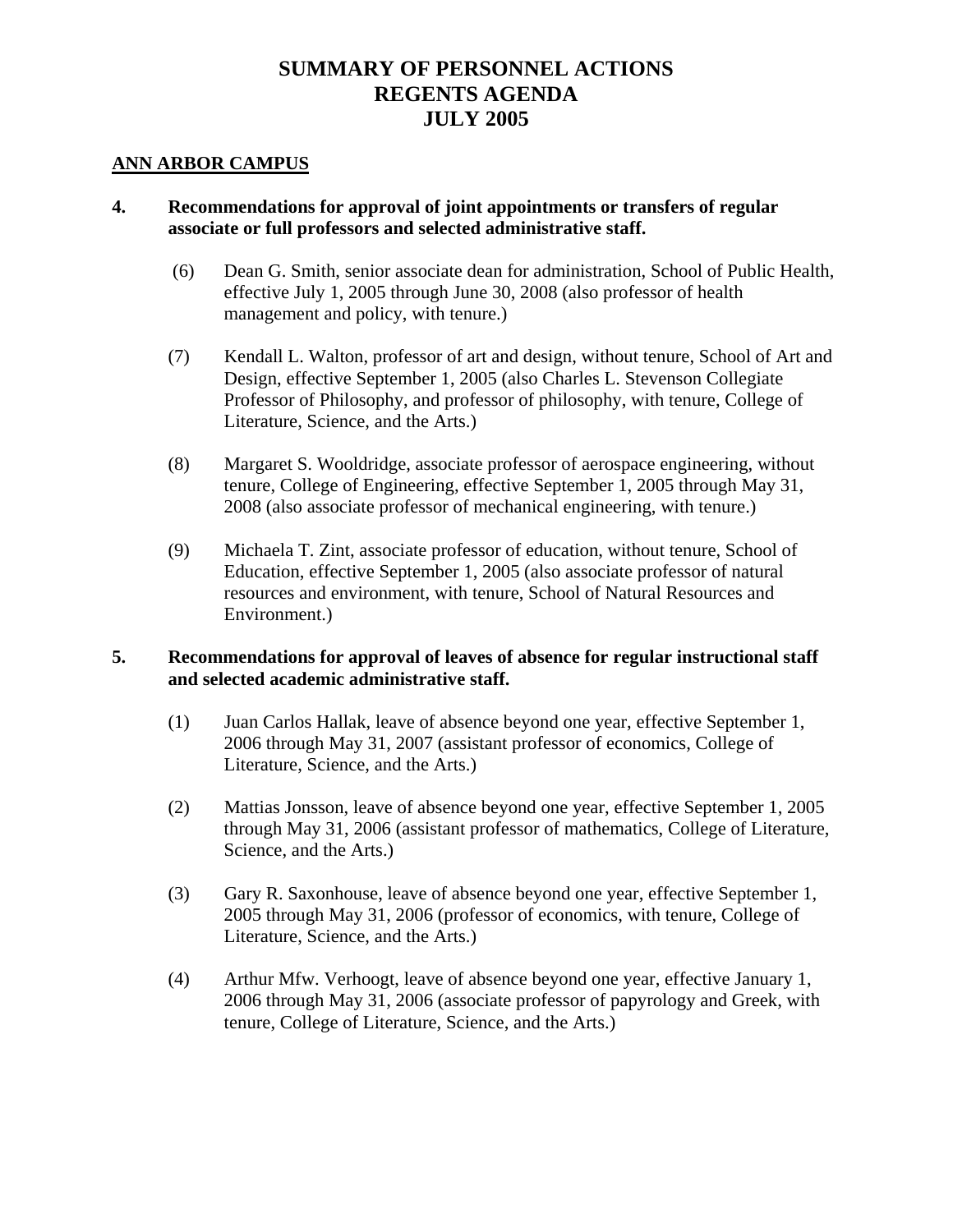### **ANN ARBOR CAMPUS**

## **6. Establishing and renaming professorships and selected academic administrative positions.**

- (1) Approval to name an existing Collegiate Professorship as the Sarah Winans Newman Collegiate Professorship in the Life Sciences, Medical School, effective July 1, 2005.
- (2) Approval to name an existing Collegiate Professorship as the John Rawls Collegiate Professorship in Philosophy and Women's Studies, College of Literature, Science, and the Arts, effective August 1, 2005.
- (3) Approval to name an existing Collegiate Professorship as the Caroline Robbins Collegiate Professorship in Political Science and Women's Studies, College of Literature, Science, and the Arts, effective August 1, 2005.
- (4) Approval to name an existing Collegiate Professorship as the D. R. Shackleton Collegiate Professorship in Greek and Latin, College of Literature, Science, and the Arts, effective August 1, 2005.
- (5) Approval to name an existing Collegiate Professorship as the Alexander Ziwet Collegiate Professorship in Mathematics, College of Literature, Science, and the Arts, effective August 1, 2005.

- (1) Authorization for the President or the Provost and Executive Vice President for Academic Affairs to approve necessary appointments during August, effective August 1, 2005 through August 31, 2005.
- (2) Philip H. Bucksbaum, Peter Franken Distinguished University Professor of Physics, College of Literature, Science, and the Arts, effective September 1, 2005 (also Otto Laporte Professor of Physics, and professor of physics, with tenure.)
- (3) Sheldon H. Danziger, Henry J. Meyer Distinguished University Professor of Public Policy, Gerald R. Ford School of Public Policy, effective September 1, 2005 (also professor of public policy, with tenure, Gerald R. Ford School of Public Policy, and professor of social work, with tenure, School of Social Work.)
- (4) Sid Gilman, M.D., William J. Herdman Distinguished University Professor of Neurology, Medical School, effective September 1, 2005 (also William J. Herdman Professor of Neurology, and professor of neurology, with tenure.)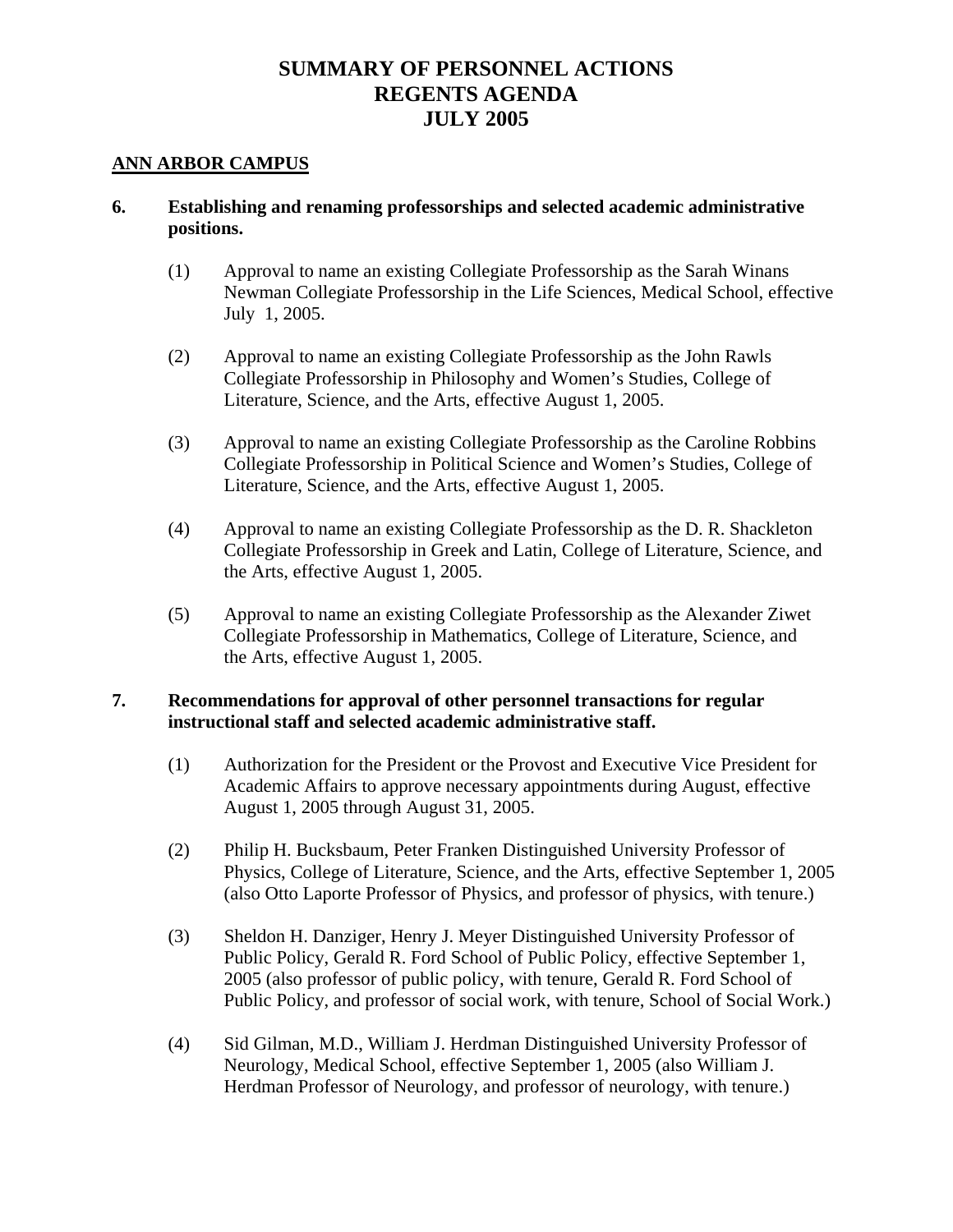#### **ANN ARBOR CAMPUS**

- (5) Donald S. Lopez, Jr., Arthur E. Link Distinguished University Professor of Buddhist and Tibetan Studies, College of Literature, Science, and the Arts, effective September 1, 2005 (also Carl W. Belser Collegiate Professor of Buddhist and Tibetan Studies, and professor of Buddhist and Tibetan studies, with tenure.)
- (6) Joyce Marcus, Robert L. Carneiro Distinguished University Professor of Anthropology, College of Literature, Science, and the Arts, effective September 1, 2005 (also Elman R. Service Collegiate Professor of Cultural Evolution, and professor of anthropology, with tenure.)
- (7) Coimbatore K. Prahalad, Paul and Ruth McCracken Distinguished University Professor of Corporate Strategy, Stephen M. Ross School of Business, effective September 1, 2005 (also Harvey C. Fruehauf Professor of Business Administration, and professor of corporate strategy and international business, with tenure.)
- (8) Abigail J. Stewart, Sandra Schwartz Tangri Distinguished University Professor of Psychology and Women's Studies, College of Literature, Science, and the Arts, effective September 1, 2005 (also Agnes Inglis Collegiate Professor of Psychology, professor of psychology, with tenure, and professor of women's studies, with tenure.)
- (9) Richard Abel, interim director, Program in Film and Video Studies, College of Literature, Science, and the Arts, effective July 1, 2005 through August 31, 2005 (also Robert Altman Collegiate Professor of Film Studies, and professor of international film and media, with tenure.)
- (10) Deborah Loewenberg Ball, interim dean, School of Education, effective July 1, 2005 (also Willliam H. Payne Collegiate Professor of Education, and professor of education, with tenure.)
- (11) Robert F. Beck, Herbert C. Sadler Collegiate Professor of Naval Architecture and Marine Engineering, College of Engineering, effective September 1, 2005 through August 31, 2010 (also professor of naval architecture and marine engineering, with tenure.)
- (12) George J. Bornstein, C. A. Patrides Collegiate Professor of English, College of Litetrature, Science, and the Arts, effective July 1, 2005 through December 31, 2006 (also professor of English language and literature, with tenure.)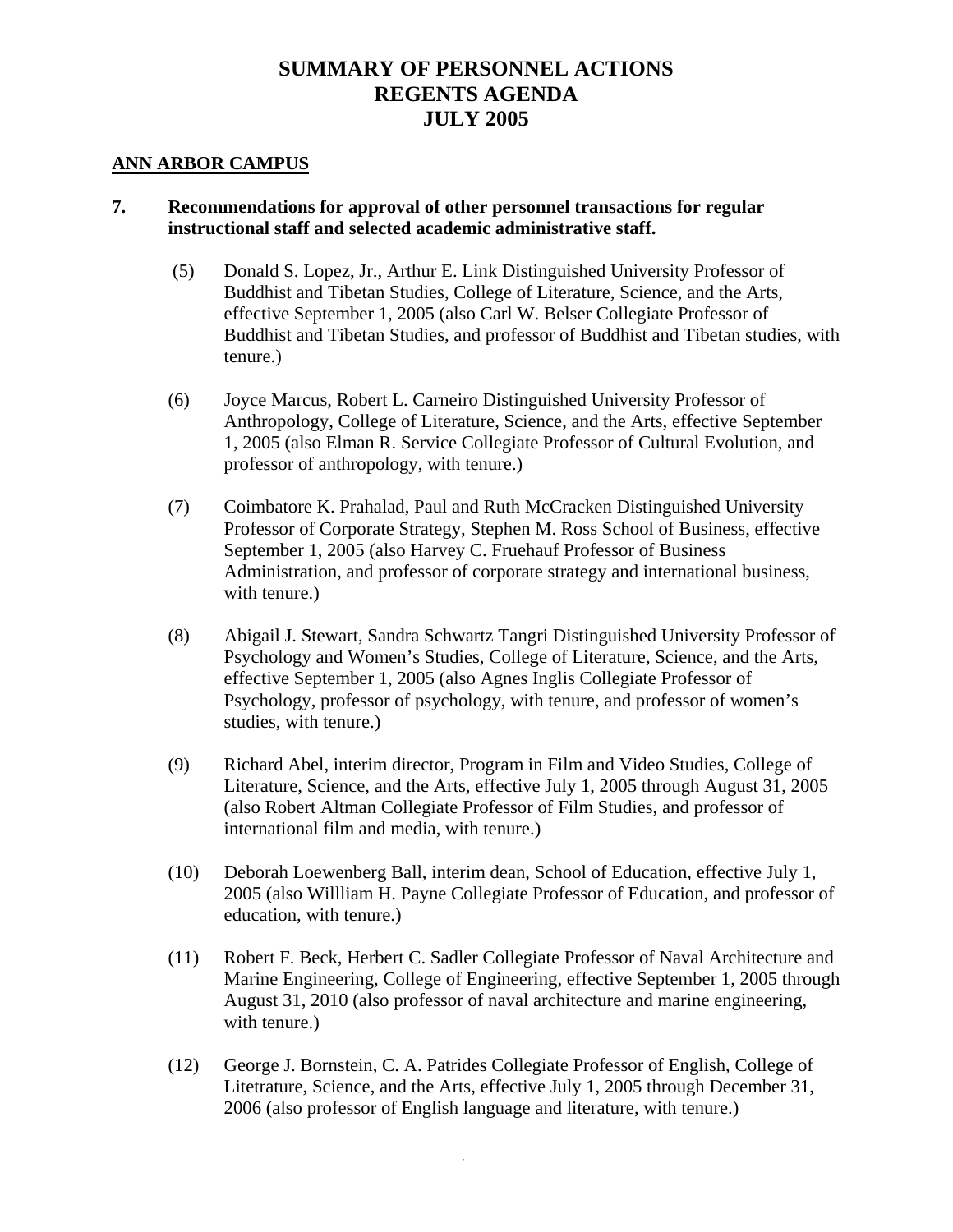#### **ANN ARBOR CAMPUS**

- (13) Jonathan W. Bulkley, Peter M. Wege Endowed Professor of Sustainable Systems, School of Natural Resources and Environment, effective June 1, 2005 through May 31, 2010 (also professor of resource policy, with tenure, School of Natural Resources and Environment, and professor of civil and environmental engineering, with tenure, College of Engineering.)
- (14) Tom J. Buresh, associate dean for academic affairs, A. Alfred Taubman College of Architecture and Urban Planning, effective September 1, 2005 through August 31, 2008 (also chair, and professor of architecture, with tenure.)
- (15) Sendil Ethiraj, Sanford R. Robertson Assistant Professor of Business Administration, Stephen M. Ross School of Business, effective September 1, 2005 through May 31, 2006 (also assistant professor of corporate strategy and international business.)
- (16) Ofra Goldstein-Gidoni, Toyota Visiting Professor of Japanese Studies, College of Literature, Science, and the Arts, effective September 1, 2005 through April 30, 2006.
- (17) Thomas A. Green, John Philip Dawson Collegiate Professor of Law, Law School, effective September 1, 2005 through August 31, 2010 (also professor of law, with tenure, Law School, and professor of history, with tenure, College of Literature, Science, and the Arts.)
- (18) Michelle L. Hanlon, Bank One Corporation Assistant Professor of Business Administration, Stephen M. Ross School of Business, effective September 1, 2005 through August 31, 2006 (also assistant professor of accounting.)
- (19) Donald J. Herzog, Edson R. Sunderland Professor of Law, Law School, effective September 1, 2005 through August 31, 2010 (also professor of law, with tenure, Law School, and professor of political science, without tenure, College of Literature, Science, and the Arts.)
- (20) Rachel Kaplan, Samuel Trask Dana Professor of Environment and Behavior, School of Natural Resources and Environment, effective June 1, 2005 through May 31, 2010 (also professor of natural resources, with tenure, School of Natural Resources and Environment, and professor of psychology, without tenure, College of Literature, Science, and the Arts.)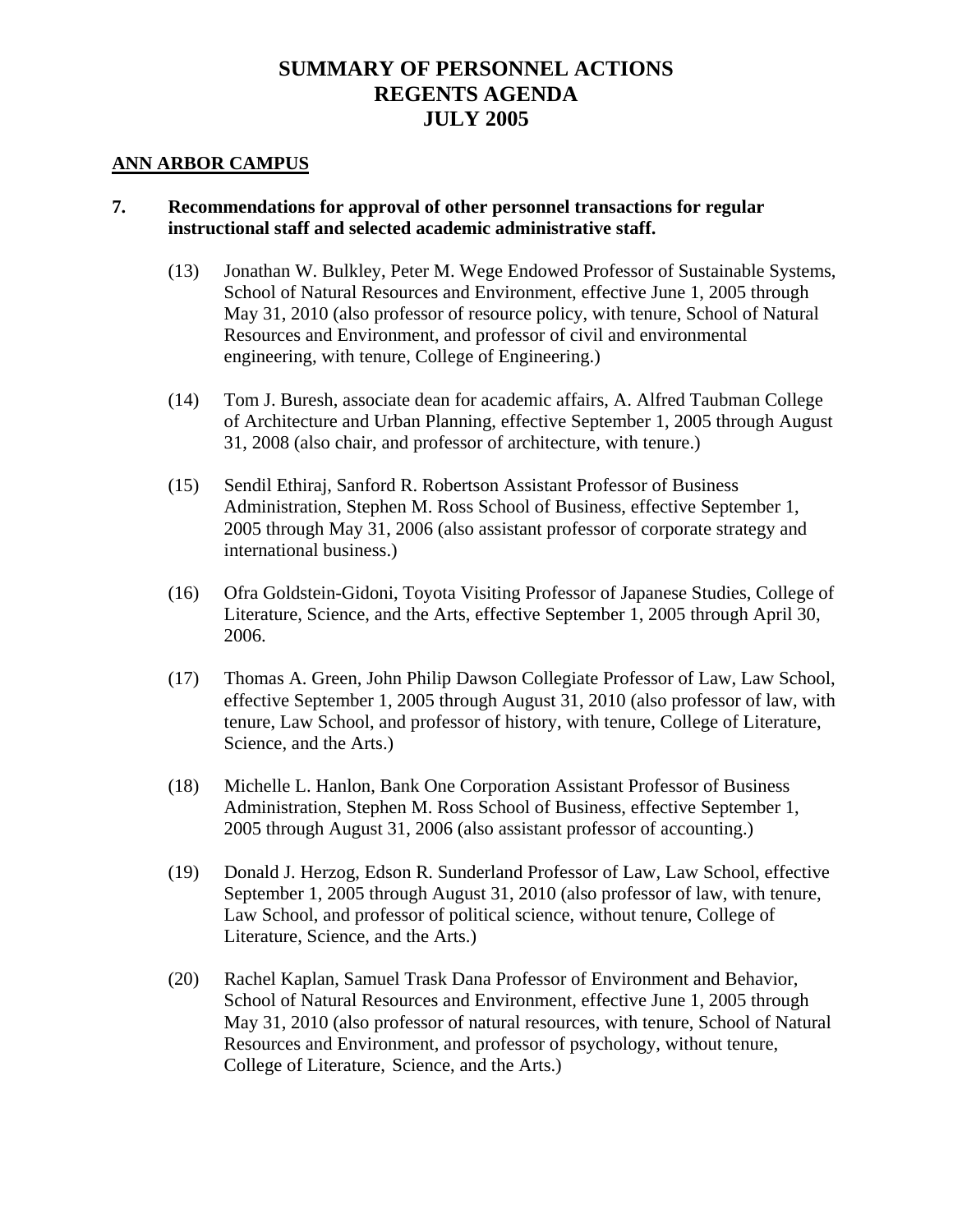#### **ANN ARBOR CAMPUS**

- (21) Roman Kapuscinski, Goff Smith Co-Director of the Joel D. Tauber Manufacturing Institute, Stephen M. Ross School of Business, effective July 1, 2005 through June 30, 2008 (also associate professor of operations management, with tenure.)
- (22) Francine Lafontaine, Jack D. Sparks Whirlpool Corporation Research Professor of Business Administration, Stephen M. Ross School of Business, effective September 1, 2005 through August 31, 2007 (also professor of business economics, with tenure, Stephen M. Ross School of Business, and professor of economics, without tenure, College of Literature, Science, and the Arts.)
- (23) Marjorie Levinson, Frederick G. L. Huetwell Professor, College of Literature, Science, and the Arts, effective July 1, 2005 through June 30, 2010 (also professor of English, with tenure.)
- (24) Christoff Frederik Gijsbert Lorenz, The Netherlands Visiting Professor of History, College of Literature, Science, and the Arts, effective September 1, 2005 through December 31, 2005.)
- (25) David M. Lubman, Ph.D., transfer of tenure to professor of surgery, with tenure, Medical School, and professor of chemistry, without tenure, College of Literature, Science, and the Arts, effective July 1, 2005, and Maude T. Lane Professor of Surgical Immunology, Medical School, effective July 1, 2005 through August 31, 2010 (currently professor of chemistry, with tenure, College of Literature, Science, and the Arts.)
- (26) Annemarie Sullivan Palincsar, Jean and Charles R. Walgreen, Jr. Professor of Reading and Literacy, School of Education, effective July 1, 2005 through June 30, 2010 (also professor of education, with tenure.)
- (27) Joyce E. Penner, Aksel Wiin-Nielson Collegiate Professor of Atmospheric Sciences, College of Engineering, effective September 1, 2005 through August 31, 2010 (also professor of atmospheric, oceanic and space sciences engineering, with tenure.)
- (28) Richard H. Price, Barger Family Professor of Organizational Studies, College of Literature, Science, and the Arts, effective July 1, 2005 through June 30, 2008 (also professor of psychology, with tenure, and director, Organizational Studies Program.)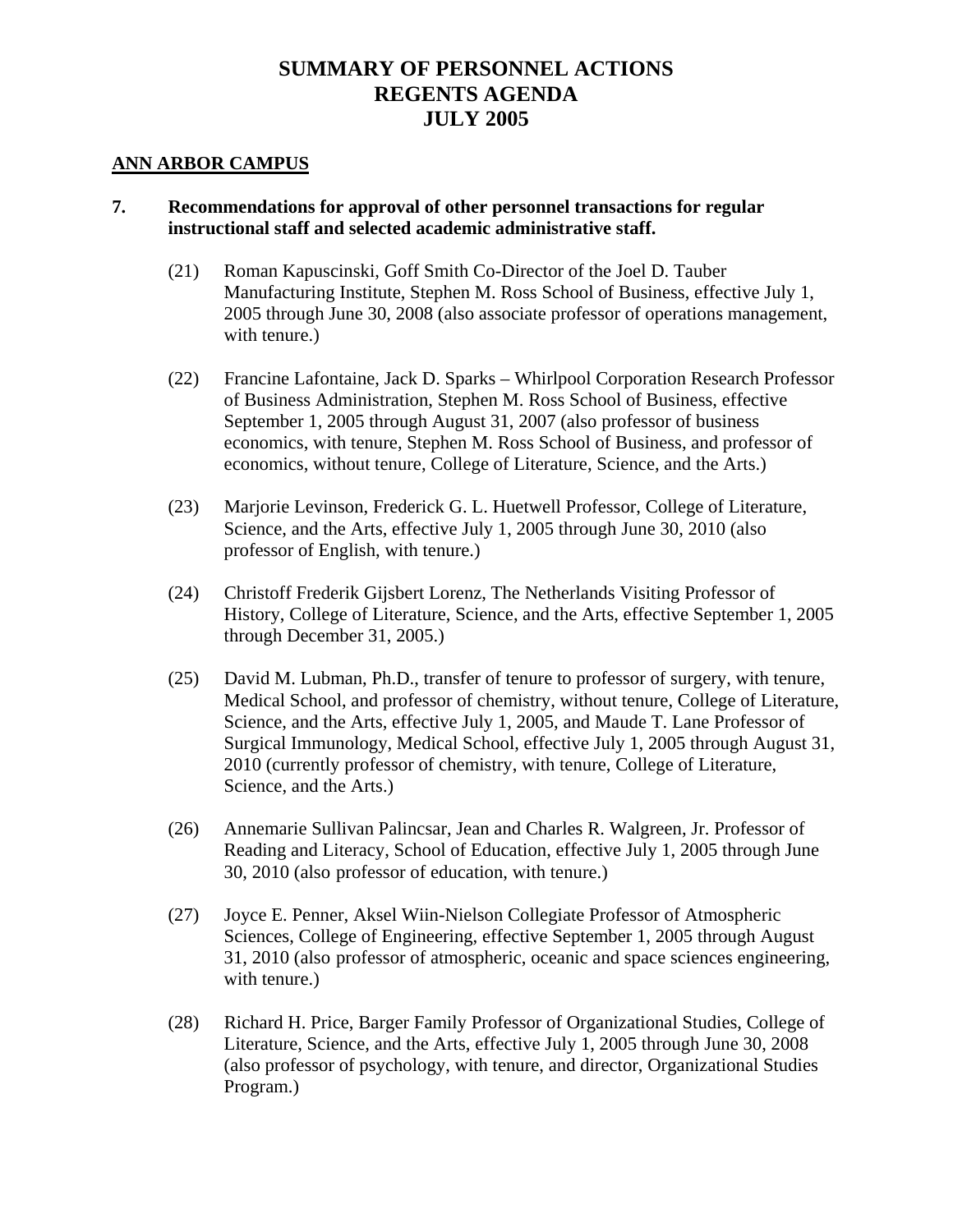#### **ANN ARBOR CAMPUS**

- (29) Donald H. Regan, William W. Bishop, Jr., Collegiate Professor of Law, Law School, effective September 1, 2005 through August 31, 2010 (also professor of law, with tenure, Law School, and professor of philosophy, without tenure, College of Literature, Science, and the Arts.)
- (30) Mathias W. Reimann, Hessel E. Yntema Professor of Law, Law School, effective September 1, 2005 through August 31, 2010 (also professor of law, with tenure.)
- (31) Carroll Smith-Rosenberg, correction to a collegiate professorship as the Mary Frances Berry Collegiate Professor of History, American Culture, and Women's Studies, College of Literature, Science, and the Arts, effective September 1, 2003 through August 31, 2008 (currently Mary Frances Berry Collegiate Professor of History and American Culture, also professor of history, with tenure, professor of American culture, with tenure, and professor of women's studies, with tenure.)
- (32) Sammy Smooha, Louis and Helen Padnos Visiting Professor of Judaic Studies, College of Literature, Science, and the Arts, effective September 1, 2005 through December 31, 2005.
- (33) Joseph Vining, Harry Burns Hutchins Collegiate Professor of Law, Law School, effective September 1, 2005 through August 31, 2010 (also professor of law, with tenure.)
- (34) Ted A. Warfield, Marshall M. Weinberg Endowed Distinguished Visiting Professor of Philosophy, College of Literature, Science, and the Arts, effective September 1, 2005 through December 31, 2005.
- (35) Janet A. Weiss, dean, Horace H. Rackham School of Graduate Studies, and vice provost for academic affairs-graduate studies, Office of the Provost and Executive Vice President for Academic Affairs, effective August 1, 2005 through August 31, 2010 (also Mary C. Bromage Collegiate Professor of Organizational Behavior and Public Policy, professor of organizational behavior and public policy, with tenure, Stephen M. Ross School of Business, and professor of public policy, without tenure, Gerald R. Ford School of Public Policy.)
- (36) James Boyd White, L. Hart Wright Collegiate Professor of Law, Law School, effective September 1, 2005 through August 31, 2010 (also professor of law, with tenure, Law School, and professor of English language and literature, without tenure, College of Literature, Science, and the Arts.)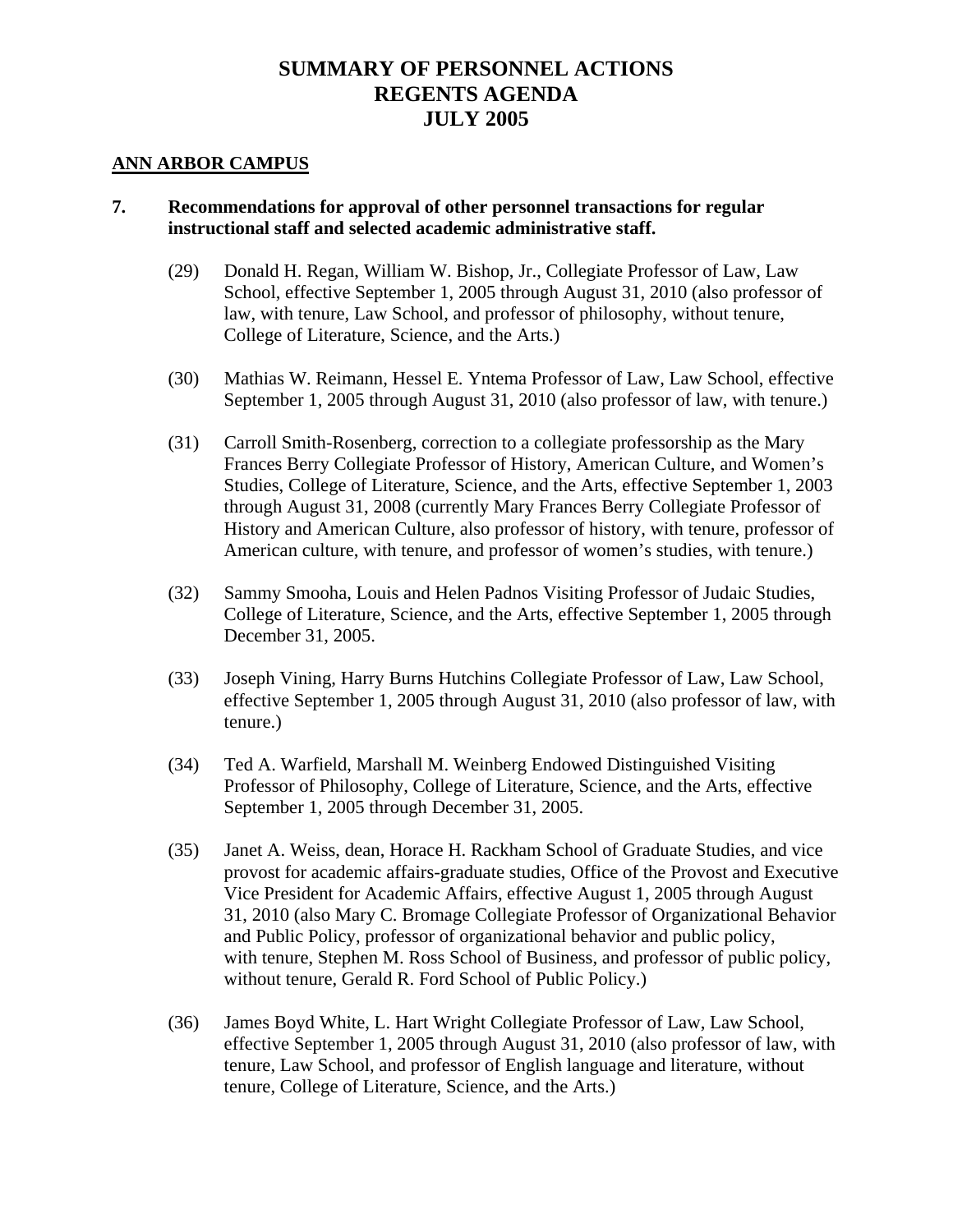### **ANN ARBOR CAMPUS**

## **7. Recommendations for approval of other personnel transactions for regular instructional staff and selected academic administrative staff.**

- (37) James K. Wight, Frank E. Richart Jr. Collegiate Professor of Civil and Environmental Engineering, College of Engineering, effective September 1, 2005 through August 31, 2010 (also professor of civil engineering, with tenure.)
- (38) John A. Witter, George Willis Pack Professor of Forest Entomology, School of Natural Resources and Environment, effective June 1, 2005 through May 31, 2010 (also professor of forestry, with tenure.)

## **DEARBORN CAMPUS**

## **8. Recommendations for approval of new appointments and promotions for regular associate and full professor ranks, with tenure.**

(1) Ben Q. Li, professor of mechanical engineering, with tenure, and chair, Mechanical Engineering Department, effective September 1, 2005.

### **9. Recommendations for approval of new appointments and promotions for regular associate and full professor ranks, without tenure.**

 (1) Ara Sanjian, associate professor of history, without tenure, effective September 1, 2005.

### **10. Recommendations for approval of reappointments of regular instructional staff and selected administrative staff.**

 (1) Thomas A. Baird, vice chancellor for institutional advancement, effective September 1, 2005 through August 31, 2008.

### **FLINT CAMPUS**

### **11. Recommendations for approval of joint appointments or transfers of regular associate or full professors and selected administrative staff.**

- (1) Loretta J. Dauwe, chair, Department of Computer Science, Engineering Science and Physics, effective July 1, 2005 through June 30, 2008 (also associate professor of computer science, engineering science and physics, with tenure.)
- (2) Margaret Kahn, chair, Department of Political Science, effective July 1, 2005 through December 31, 2005 (also professor of political science, with tenure.)